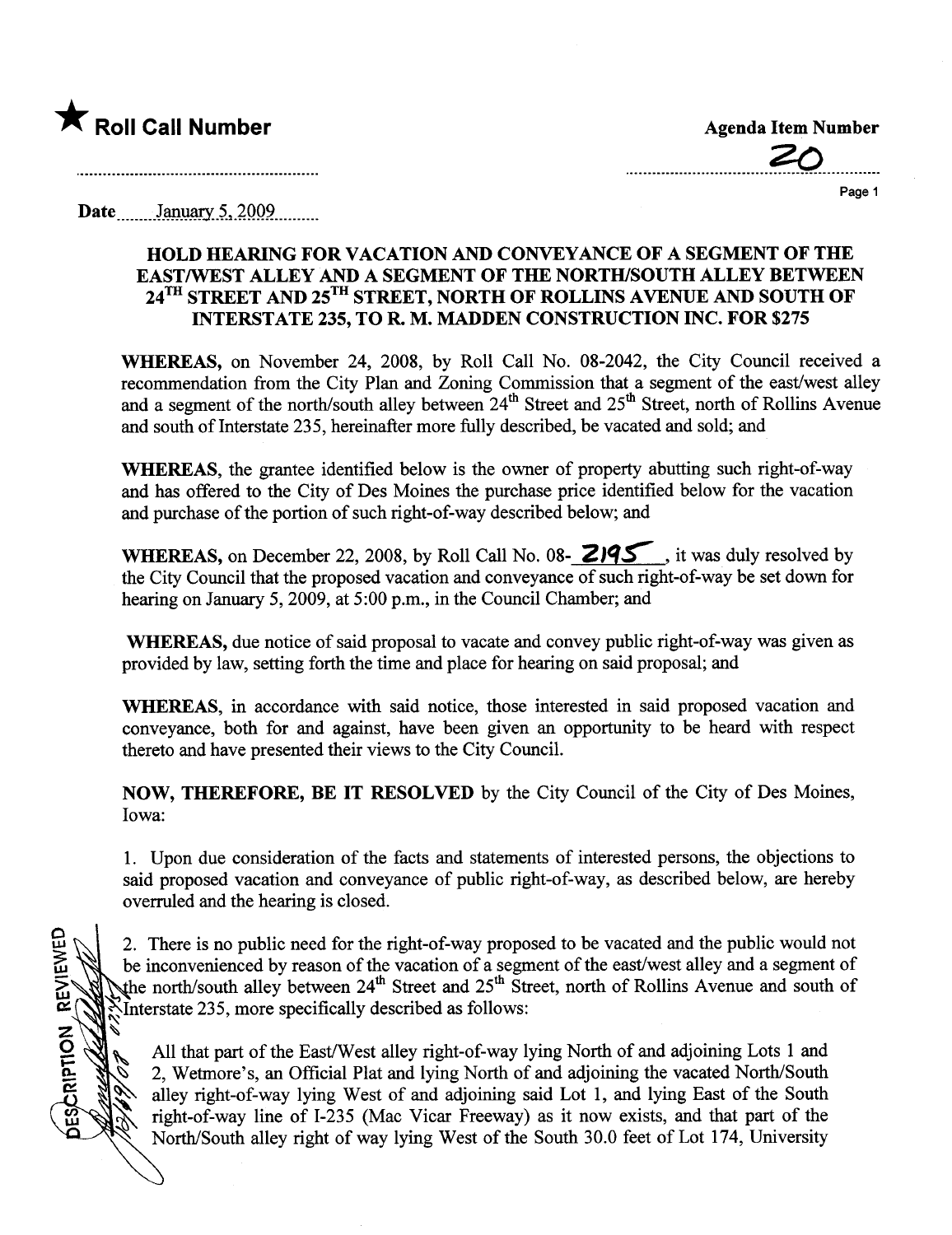## \* Roll Call Number Agenda Item Number

o w

And



Page 2

Date ...  $January 5, 2009$ ........

Land Co's  $1<sup>st</sup>$  Addition, an Official Plat, and lying South of the South right-of-way line of said 1-235 as it now exists, all now included in and forming a par of the City of Des Moines, Polk County, Iowa.

3. That the sale and conveyance of such right-of-way and additional previously vacated right-ofway, as described below, and to the grantee and for the consideration identified below, together with payment by such grantee of the estimated publication and recording costs for this transaction, be and is hereby approved:

To: R. M. Madden Construction Inc. for \$275

All that part of the vacated East/West alley right-of-way lying North of and adjoining Lots 1 and 2, Wetmore's, an Official Plat and lying North of and adjoining the vacated North/South alley right-of-way lying West of and adjoining said Lot 1, and lying East of the South right-of-way line of I-235 (Mac Vicar Freeway) as it now exists, and that part of the vacated North/South alley right of way lying West of the South 30.0 feet of Lot 174, University Land Co's 1<sup>st</sup> Addition, an Official Plat, and lying South of the South right-ofway line of said I-235 as it now exists, all now included in and forming a part of the City of ~ Des Moines, Polk County, Iowa.

All of the vacated North/South alley right-of-way (vacated by Ordinance 14,687, July 23,  $\Im$  2007) lying West of and adjoining Lot 1, Wetmore's, an Official Plat, except the West  $\frac{1}{2}$  of the vacated North/South alley lying East of and adjoining the South 5.0 feet of Lot 2, said We technore's, all now included in and forming a part of the City of Des Moines, Polk County, Iowa.

4. The Mayor is authorized and directed to sign the Offer to Purchase and the Quit Claim Deed for the conveyance identified above, and the City Clerk is authorized and directed to attest to the Mayor's signature.

5. Upon final passage of an ordinance vacating the said right-of-way and upon proof of payment of the consideration plus \$113.00 for publication and recording costs, the City Clerk is authorized and directed to forward the original of the said Deed, together with a certified copy of this resolution and of the affidavit of publication of the notice of this hearing, to the Real Estate Division of the Engineering Deparment for the purose of causing said documents to be recorded.

6. The Real Estate Division Manager is authorized and directed to forward the originals of the Deed, together with a certified copy of this resolution and of the affidavit of publication of the